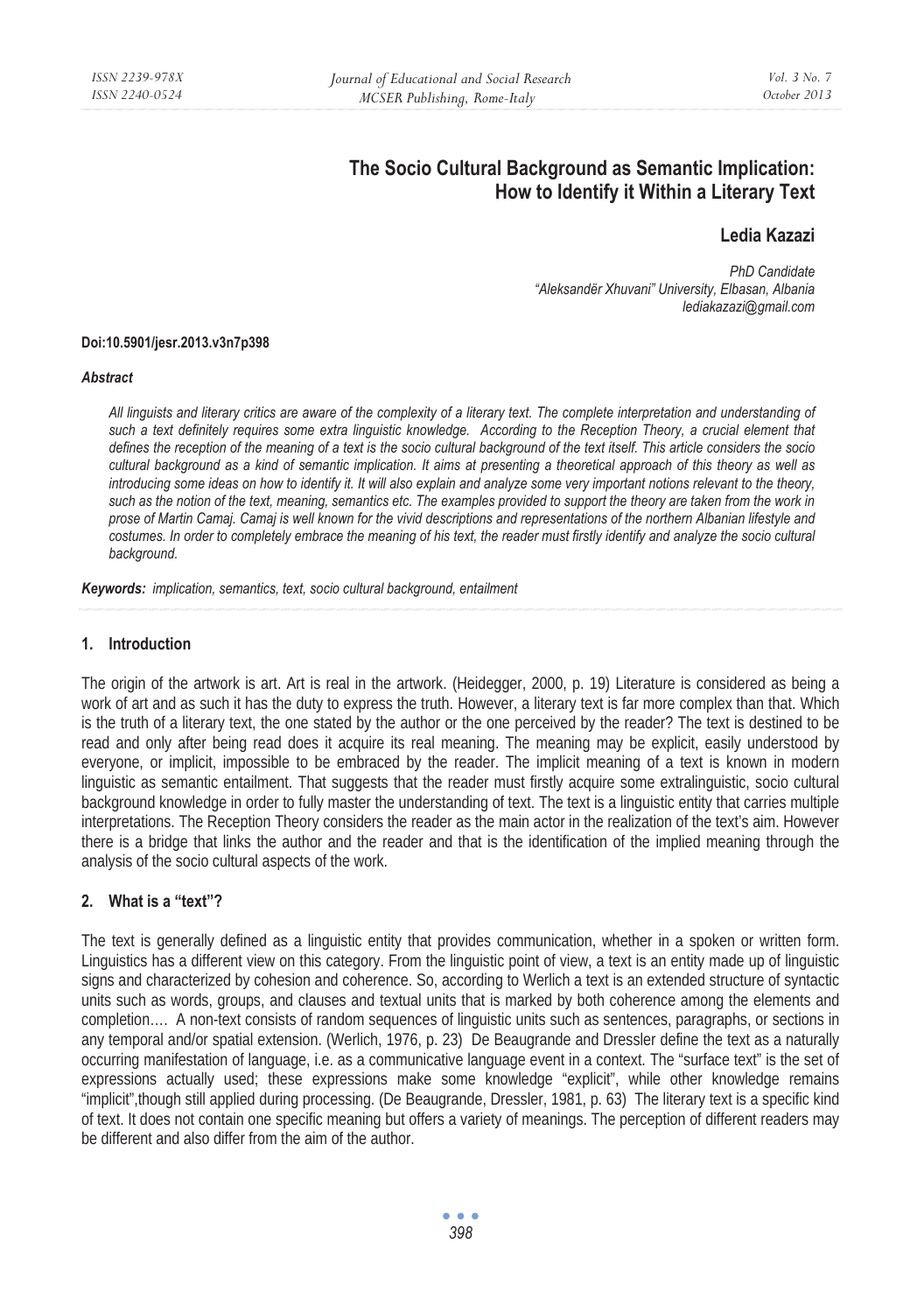### **3. Reception theory and Hermeneutics**

The reception theory pays great attention to the role of the reader in a process of literary experience. According to Jauss literature is a dialectical process of production and reception (Jauss, 1982, p. 15). He holds the idea that a literary text acquires its real value when the interaction of the author meets the interaction of the public. Another prominent figure in Reception Theory is Iser. He also considers the reader as the main element in the realisation of the meaning of a text. According to him the work is more than the text, for the text only takes on life when it is realized, and furthermore the realization is by no means independent of the individual disposition of the reader…the convergence of text and reader brings the literary work into existence. (Iser, 1974, pp. 274-275) This clearly proves and suggests that literature is a process where reader and text interact with each other and complement each other. This is a hermeneutical approach. According to de Man, hermeneutics is the process directed towards the determination of meaning. He holds the opinion that there are some important extralinguistic factors that contribute to that. (de Man, 1982) Therefore, the notion of hermeneutics is a key element in Reception Theory since the reader's interpretation is part of the literary process. However, in order to completely embrace the meaning of a text the reader must be equipped with some extralingustic background knowledge. This can be difficult and it may not occur in cases when:

- The text in native language involves a temporal distance
- There is an ideological difference between the reader and the text
- The text is translated, thus being produced in a completely different cultural atmosphere. (Teichman, 2010, p. 68)

In these cases the reader is helped by his extralingustic knowledge such as the historical and socio cultural background. This is due to the fact that despite its explicit information, a text carries implicit information too. The later is encoded in between the lines.

#### **4. The socio cultural entailment**

So, which is the meaning of the word "implicit"? The definition of this word according to the Oxford Dictionary is "suggested though not directly expressed" (Dictionary, 2013). Linguistics uses another term to refer to implications: entailment. This is a term derived from formal logic and now is used as part of study of semantics. Lyons gives a logical definition of entailment "a relation that holds between P and Q where P and Q are variables standing for propositions such that if the truth of Q necessarily follows from the truth of P, then P entails  $Q''$ . (Lyons, 1977, p. 85) What we are interested in is the socio cultural entailment. This category involves an extralinguistic, cultural context that is crucial for the understanding of a text. When defining the elements of meaning Lyons states that there exist descriptive, social and expressive elements of meaning (Lyons, 1997, p. 50). With this division, he points out how these social factor influence meaning.

The socio cultural entailment belongs within the domain of semantics, because it is an element that defines meaning. It involves a complex knowledge of the world and is mirrored inside the semantics of the linguistic items of the text. The presence of entailments can be discovered in different ways:

- The socio cultural entailment is part of the word lexemes.
- The socio cultural entailment may be separated or connected to the referential (connotative) meaning.
- Entailment is a result of the blending of socio cultural and denotative aspects.
- Linguistic entailment is realized within the text. The relations of lexemes form the lexical field.
- The activation of a lexeme in the conscience of the reader is determined by the socio cultural experience. (Pohl, 1991, p. 243)

However, it is very difficult to scientifically find out which part of the lexicon carries semantic entailment. That is why it is placed in between the linguistic knowledge and the extralinguistic one. It is part of a general empirical knowledge but on the other hand it is closely connected with language. Thus, the socio cultural entailment may be defined as an essential part of the referential meaning.

## **5. Socio cultural entailment in Camaj's "Dranja"**

Now, let's focus on the actualization of the theories about the socio cultural entailment in the analysis of a literary text. The chosen text is "Dranja" written by the Albanian author Martin Camaj. Camaj is well known for the vivid portrayals of the Albanian life and culture which he achieves by an excellent description of characters and setting. There are various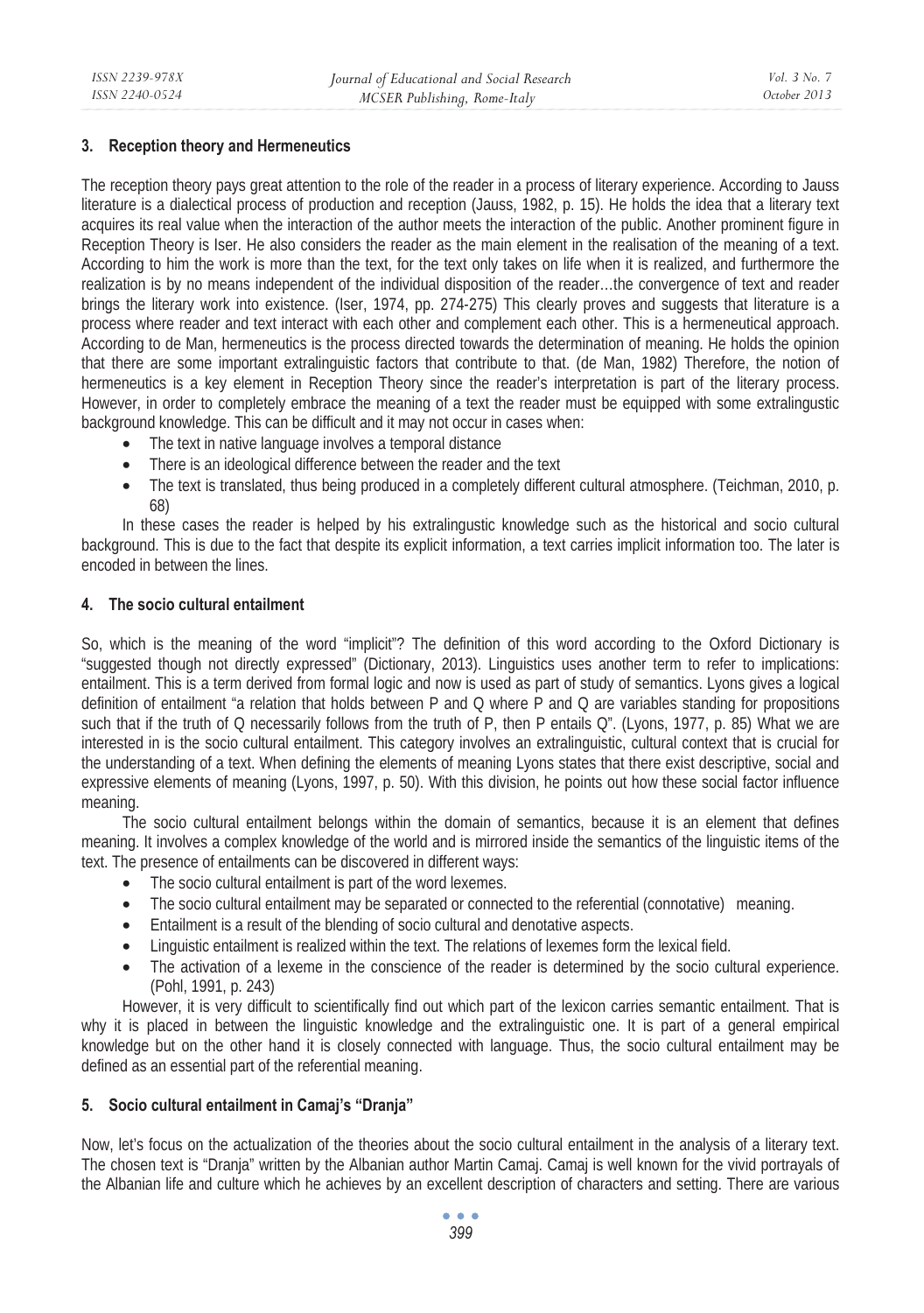| ISSN 2239-978X | Journal of Educational and Social Research | Vol. 3 No. 7 |
|----------------|--------------------------------------------|--------------|
| ISSN 2240-0524 | MCSER Publishing, Rome-Italy               | October 2013 |
|                |                                            |              |

socio cultural elements in his texts and knowing and identifying those elements is crucial for the complete understanding of the texts. This is also the case of "Dranja". The title itself encodes some implicit information. "Dranja" is the name of a female turtle, which at the same time happens to be the name of a beautiful girl from Dukagjin, the author's birthplace, as well as a dialectical form of the noun "drande", meaning "rose". Thus the title could be read as "the woman- turtle" or "the turtle – rose". (Pipa, 1991, p. 142) This work is considered to be an autobiographical account of the author's life with the turtle being his alter ego. When analyzing the text of Camaj from the linguistic point of view, we cannot pass it on without noticing some orthographic mistakes. This may interpreted as a sign of seeking for imperfection, according to what the author states at the very beginning: "on the destiny of a non perfect being" (Camaj, 1981, p. 4) Thus, there are words such as: *i panjoftum* (unknown) and *njohë* (known); *ngritem* (arise) instead of *ngrihem*; *ndoj* (some) instead of *ndonji* and there is a word that is impossible to be found in any Albanian language dictionary: *bulshanë*. In order to understand the meaning of these words the reader must not only be a fluent speaker of the Albanian language but he must also speak the Gheg dialect.

Even though there is not a specific lexical category that encodes semantic entailment useful for embracing the meaning of the text, there are some constituents that tend to carry connotations embodied with implicit information. These generally denote objects of the material culture and the Albanian tradition. So, there is great usage of phraseology, mainly oral idioms that have been elaborated by the author and completely melted within the text. There are idioms that are used to describe physical appearance such as: *bukuria e lypun tepër i del për hundësh; vajzë picak, e marrshme*; behavior such as: *si zorra në prush; u suell rrakel si i dekun; fle si kali në kambë; su bie hana e dielli kurrë mbrapsht*; and other categories such as: *uji lane edhe murtajën; u këllat në ujë; here të ambla, here të njelme; ora e gurit tone; lëpushka e laknës së huej; si keza nuses* etc.

In order to give a clear portrayal of the characters the author has made extensive usage of literary and stylistic figures. Their main aim is to provide specific information on the characters, mainly, through the comparison with elements of nature, animals and sounds such as: *si pela ime Dranja, e unë mbi të kaluer; të ndulkuna mirë e mirë në dushk; se mjellaza e ndritun e rrezeve; fjala e tij vetëm tinguj ndër dhamë të thyem për të mos lanë kund hije në rrasë; ngjau si me qenë gur në syte e çdo kalimtari; nuk ishte edhacake por dhease; vetëdija ashtë një shkëputje e dhemb si ndamja e mishit prej ashtit; nuk ka hyllësi në qiell me emnin breshkë; kur një brezni apo popull i tanë humb drejtimin, ska zot që e ndih; si vargje me masa të përkryeme safike* etc.

Another interesting aspect of the lexicon of Camaj in "Dranja" is the presence of some original words that might be a creation of Camaj or part of the oral speech of Northern Albania. Inside the text they acquire a stylistic and emotional value that goes beyond the art of speech. Words such as*: dushkaje, mjellaza, shkundullima, lagshtima, krekcare, rangatore, brashkanit, mendulla, paduresa, rrakel, ngulshueshëm, brakesha, kashnjet, bujena, buknor, shqimthi, breshkujza, kryeshpatuke, sherrie, skapullue, karajeli, lotore, gizhla, gazakeqas, jeh, pezulin, lemazë* etc, give a great contribution to the artistic enrichment of the text and to its complexity as well.

#### **6. Conclusions**

A text may be considered as an endless source of information about the culture of the society of the language in which it was written. This article was focused on the importance of the socio cultural background the interpretation of a literary text. It pointed out that it is a kind of semantic entailment that carries referential meaning. There is implicit information encoded within the lines of a text. Even though there isn't a specific lexical category where it might be traced it is present in a lot of idiomatic expressions, as well as stylistic figures. Camaj is a writer whose work is full of entailments. Their identification is crucial for the interpretation and understanding of his work, which are like an encyclopedia about the North of Albania. In order to completely embrace the meaning of his texts the reader must firstly acquire some background knowledge about the Albanian customs and traditions. Only when doing so will he be able to master the text.

#### **References**

Camaj, M. (1981). *Dranja.* Roma: Tipografia Detti .

De Man, P. (1982). Introduction. In H. R. Jauss, *Toward an Aesthetic of Reception.* Minneapolis: University of Minnesota Press.

Dictionary, O. (2013). *oxford dictionaries*. Retrieved June 25, 2013, from oxforddictionaries.com: http://oxforddictionaries.com /definition/english/implicit

Heidegger, M. (2000). The origin of the work of art. In M. Heidegger, *Off the beaten track* (pp. 1-56 ). Cambridge: Cambridge University Press.

Iser, W. (1974). *The Implied Reader: Patterns of Communication in Prose Fiction from Bunyan to Beckett.* Baltimore and London: The

 $\bullet$   $\bullet$   $\bullet$ *400*